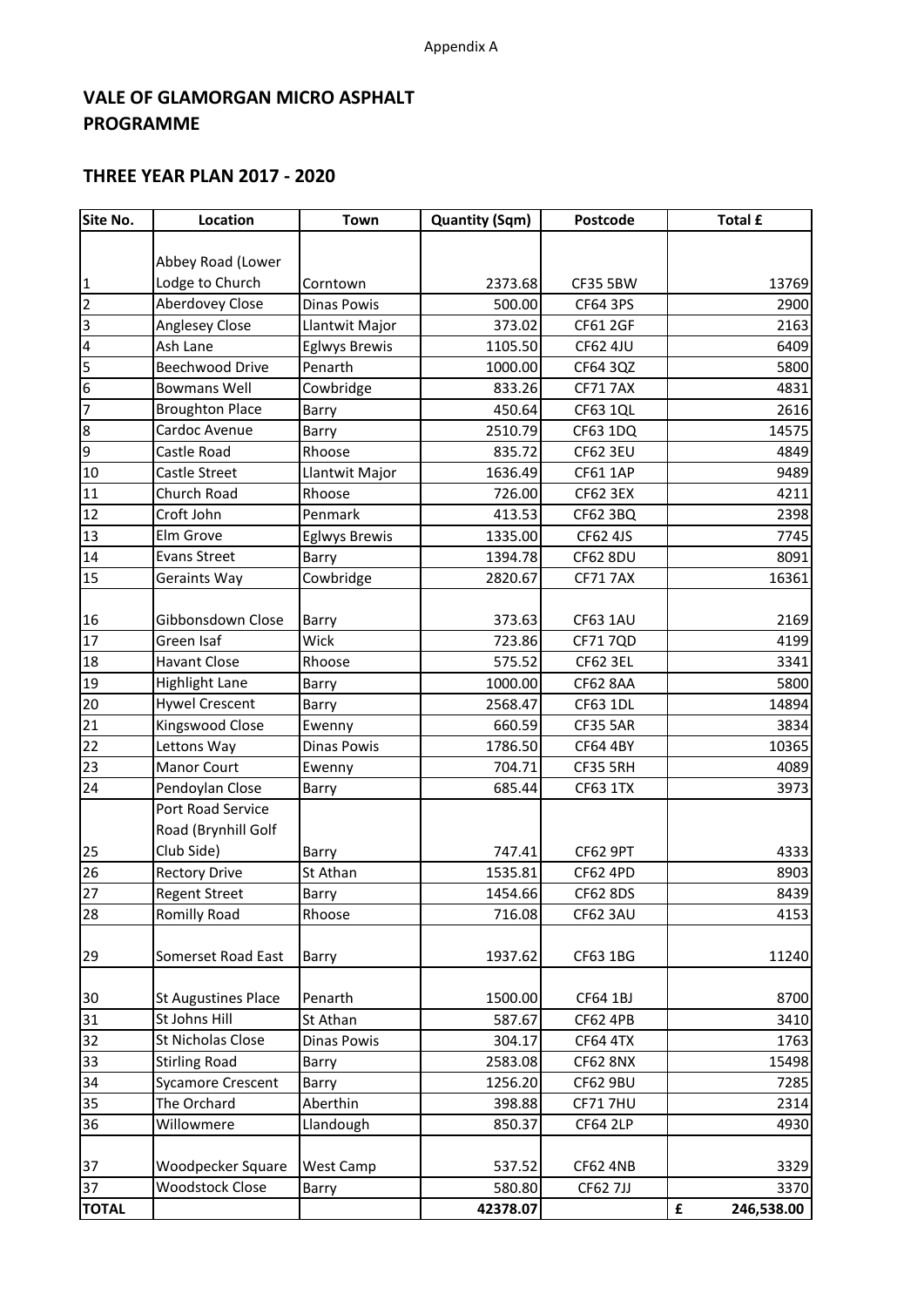## **VALE OF GLAMORGAN SURFACING PROGRAMME**

## **THREE YEAR PLAN 2017 - 2020**

|                                                       |                      | Type of          | <b>Site Area</b> |                |                    |  |
|-------------------------------------------------------|----------------------|------------------|------------------|----------------|--------------------|--|
| <b>Road Name</b>                                      | Location             | <b>Surfacing</b> | (m2)             | Site Value (£) | <b>Data Factor</b> |  |
| SHADED AREAS INDICATE WORKS TO BE COMPLETED THIS YEAR |                      |                  |                  |                |                    |  |
|                                                       |                      |                  |                  |                |                    |  |
| Swanbridge Road                                       | Swanbridge           | <b>RS</b>        | 4000             |                | 80000 390/400      |  |
| A4160 Penarth Road Posche Garage to                   |                      |                  |                  |                |                    |  |
| <b>Barons Court junction</b>                          | Penarth              | <b>RS</b>        | 5000             |                | 10000 390/400      |  |
| A4050 Port Road BDL to Culverhouse                    |                      |                  |                  |                |                    |  |
| Cross                                                 | Barry / Wenvoe       | <b>RS</b>        | 5000             |                | 100000 390/400     |  |
| A4226 Port Road (Tesco end)                           | Barry                | <b>RS</b>        | 7550             |                | 151000 390/400     |  |
| <b>Rectory Lane</b>                                   | The Herberts         | <b>RS</b>        | 2000             |                | 80000 390/400      |  |
| <b>Gower Road</b>                                     | Leckwith             | <b>RS</b>        | 3000             |                | 60000 390/400      |  |
| A48 Church Lane to Paint Ball                         |                      |                  |                  |                |                    |  |
| (Eastbound)                                           | Cowbridge            | <b>RS</b>        | 40000            |                | 80000 390/400      |  |
| Michelston-Le-Pit                                     | Michelston           | <b>RS</b>        | 2954             |                | 59080 390/400      |  |
|                                                       |                      |                  |                  |                |                    |  |
| Eglwys Brewis Road (Spar to Picketson                 | <b>Eglwys Brewis</b> | <b>RS</b>        | 6641             |                | 120000 380/400     |  |
| <b>Forest Road</b>                                    | Penarth              | <b>RS</b>        | 2000             |                | 40000 380/400      |  |
| Morfa Lane (in places)                                | Llantwit Major       | <b>RS</b>        | 3000             |                | 60000 380/400      |  |
| <b>Merrie Harrier Junction</b>                        | Penarth              | <b>RS</b>        | 3350             |                | 60000 380/400      |  |
| Redlands Road (traffic lights)                        | Penarth              | <b>RS</b>        | 2000             |                | 50000 380/400      |  |
| Pen-onn Farm                                          | Llancarfan           | <b>RS</b>        | 1800             |                | 36000 380/400      |  |
| Park Crescent                                         | Barry                | <b>RS</b>        | 4000             |                | 80000 380/400      |  |
| Dyfan Road                                            | Barry                | <b>RS</b>        | 3180             |                | 63600 380/400      |  |
| Subway Road (Subject to adoption)                     | Barry                | <b>RS</b>        | 1100             |                | 22000 380/400      |  |
| Montgomery Road                                       | Barry                | <b>RS</b>        | 570              |                | 9960 380/400       |  |
| Victoria Road                                         | Barry                | <b>RS</b>        | 2203             |                | 44060 380/400      |  |
| Broad Street (Scheme work)                            | Barry                | <b>RS</b>        | 4000             |                | 80000 380/400      |  |
| A4231 BDL Lidl Roundabout                             | Barry                | <b>RS</b>        | 2000             |                | 40000 380/400      |  |
| B4270 Church Road to Church                           | Llanblethian         | <b>RS</b>        | 6500             |                | 130000 380/400     |  |
| Westbourne Road                                       | Penarth              | <b>RS</b>        | 4000             |                | 80000 380/400      |  |
| A48 Pentre Meyrick to Jct Penllyn                     | A48                  | <b>RS</b>        | 4000             |                | 80000 380/400      |  |
| Caerau Lane (Overlay)                                 | Wenvoe               | <b>RS</b>        | 3000             |                | 60000 380/400      |  |
| Water Street                                          | Broughton            | <b>RS</b>        | 2280             |                | 45600 380/400      |  |
| Dock Street                                           | Cogan                | <b>RS</b>        | 1427             |                | 28540 380/400      |  |
| Fontygary Road                                        | Rhoose               | <b>RS</b>        | 2100             |                | 42000 380/400      |  |
| Whitefield Farm Lane                                  | Aberthin             | <b>RS</b>        | 2000             |                | 40000 380/400      |  |
| Burton Terrace to Works entrance                      | East Aberthaw        | <b>RS</b>        | 2580             |                | 51600 380/400      |  |
| South Road                                            | Sully                | <b>RS</b>        | 265              |                | 6000 380/400       |  |
| <b>Brewers Well Lane</b>                              | Llantrithyd          | <b>RS</b>        | 4200             |                | 84000 380/400      |  |
| Higher End (Overlay)                                  | St Athan             | <b>RS</b>        | 2017             |                | 40340 380/400      |  |
|                                                       |                      |                  |                  |                |                    |  |
| Lane - Penllyn Quarry to Penfistla Barns              | Penllyn              | <b>RS</b>        | 1500             |                | 24000 370/400      |  |
|                                                       |                      |                  |                  |                |                    |  |
| Lane - JCt Monknash to New Mill Farm                  | Monknash             | <b>RS</b>        | 1920             |                | 38400 370/400      |  |
| Rock Road (jct Rectory Drive to Gilston               |                      |                  |                  |                |                    |  |
| Road)                                                 | St Athan             | <b>RS</b>        | 2528             |                | 50560 370/400      |  |
| Lane - Jct Ewenny Rd to North Lodge                   | Wick                 | <b>RS</b>        | 3189             |                | 63780 370/400      |  |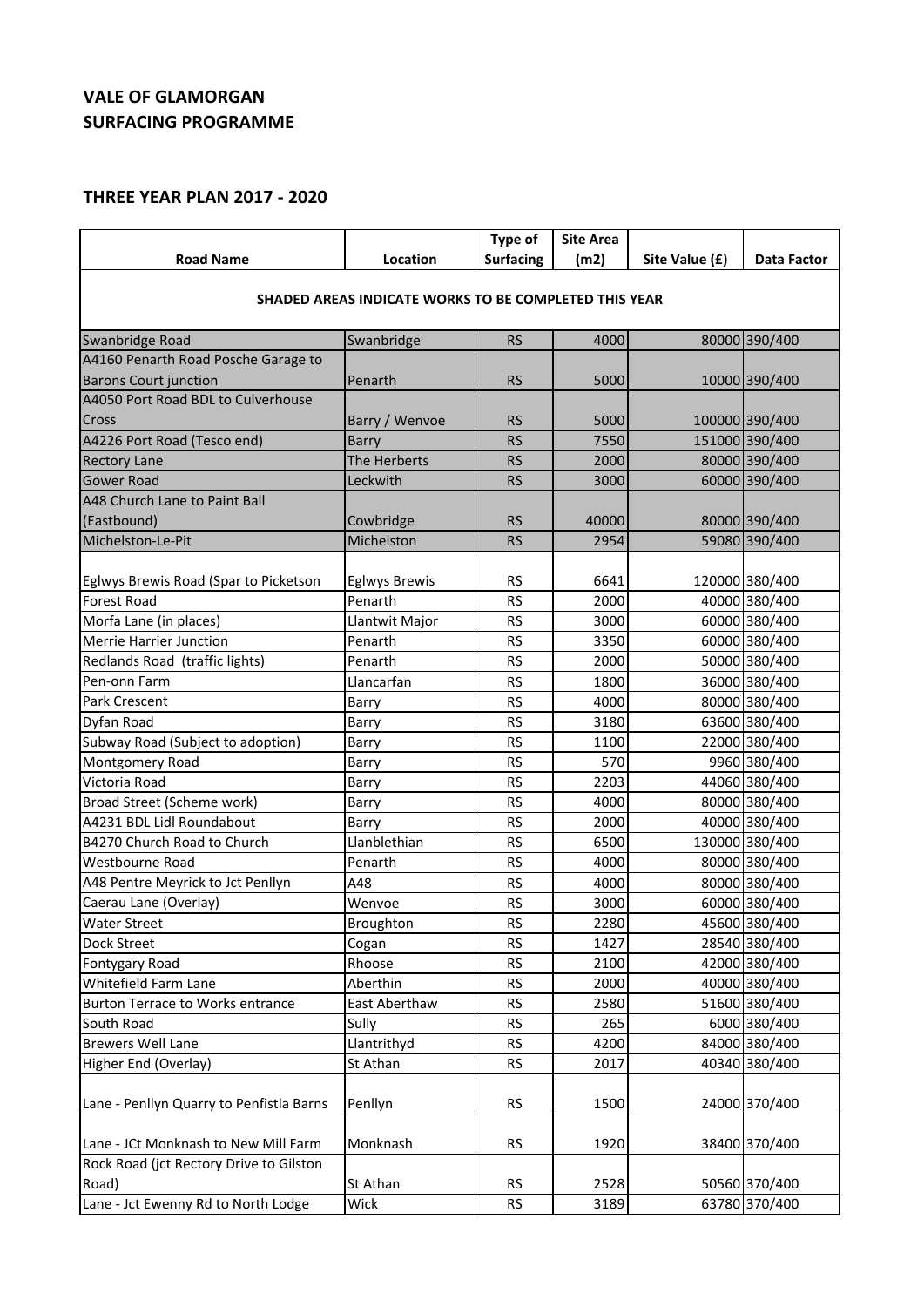| <b>Stony Lane</b>                     | Corntown               | <b>RS</b> | 2294  |                          | 45880 370/400  |
|---------------------------------------|------------------------|-----------|-------|--------------------------|----------------|
| Ewenny Road From JCT to Just past JCT |                        |           |       |                          |                |
| Stony Lane on Hill                    | Corntown               | <b>RS</b> | 3023  |                          | 60460 370/400  |
| Cwrt Farm Lane                        | St Mary Hill           | <b>RS</b> | 4420  |                          | 88400 370/400  |
| Lane - Croesyceilog to Hensol (via    |                        |           |       |                          |                |
| Community Centre)                     | <b>Welsh St Donats</b> | <b>RS</b> | 6000  |                          | 120000 370/400 |
| Lane - The Star Inn towards A48       | <b>Treoes</b>          | <b>RS</b> | 1208  |                          | 24160 370/400  |
| Jenner Road (two sections)            | Barry                  | <b>RS</b> | 5343  |                          | 106860 370/400 |
| Lane - Jct St Hilary Village          | St Hilary              | <b>RS</b> | 400   |                          | 8000 370/400   |
| Penmark Village Drainage Work         | Penmark                | <b>RS</b> | 2500  |                          | 50000 370/400  |
| Lidmore Farm                          | Dyffryn                | <b>RS</b> | 2000  |                          | 40000 370/400  |
| <b>Tredogan Road</b>                  | Rhoose                 | <b>RS</b> | 2855  |                          | 57100 370/400  |
| B4524 Ogmore Road Water works to      |                        |           |       |                          |                |
| Trmaen                                | Ogmore                 | <b>RS</b> | 5000  |                          | 98000 370/400  |
| Lane Graig Penllyn to Penllyn         | Penllyn                | <b>RS</b> | 2000  |                          | 40000 370/400  |
| Ogmore Main Road                      | Ogmore                 | <b>RS</b> | 11225 |                          | 224500 370/400 |
| Well Lane (Overlay)                   | Penmark                | <b>RS</b> | 1000  |                          | 20000 370/400  |
| <b>Culverhouse Cross</b>              | Wenvoe                 | <b>RS</b> | 9000  |                          | 180000 370/400 |
| <b>St Andrews Road</b>                | <b>St Andrews</b>      | <b>RS</b> | 2500  |                          | 50000 370/400  |
| Hafren Road                           | Barry                  | <b>RS</b> | 1000  |                          | 20000 370/400  |
| Lowden Terrace                        | Barry                  | <b>RS</b> | 1000  |                          | 20000 370/400  |
| Glyndwr Road                          | Barry                  | <b>RS</b> | 1000  |                          | 20000 370/400  |
| Victoria Road                         | Penarth                | <b>RS</b> | 4000  |                          | 80000 370/400  |
| Stanwell Road on Hold Pending Footway |                        |           |       |                          |                |
| Works                                 | Penarth                | <b>RS</b> | 2920  |                          | 49640 370/400  |
| <b>TOTAL</b>                          |                        |           |       | 150038.00 £ 2,973,440.00 |                |